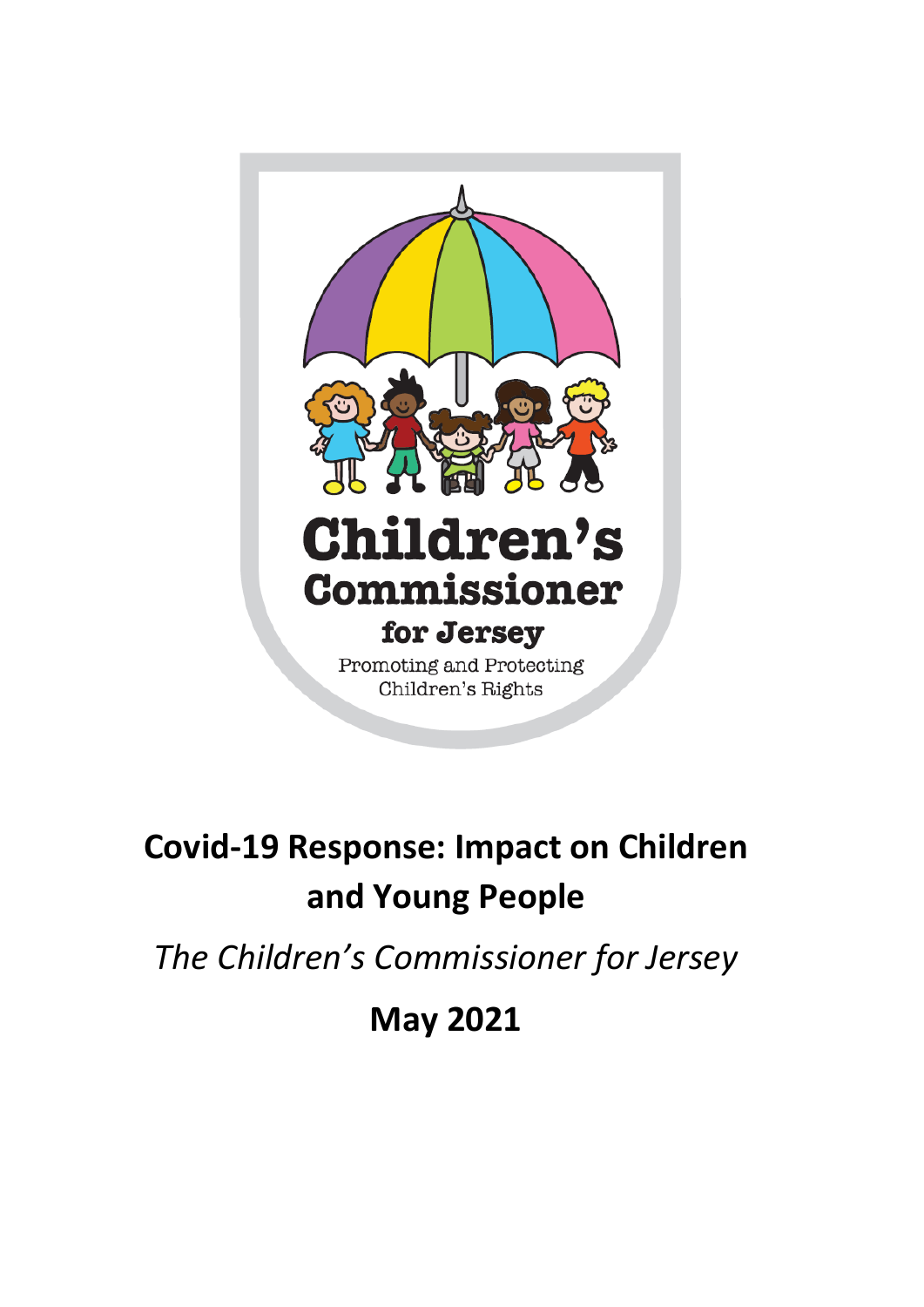## **Contents**

## <span id="page-1-0"></span>Purpose

This report has been prepared for submission to the Children, Education and Home Affairs Scrutiny Panel (CEHA). The Panel are conducting a Scrutiny review in respect of the Covid-19 response and its impact on children and young people.

The Panel have invited the Commissioner for Children and Young People to submit views in several key areas:

- The main challenges/negative experiences for children, young people and their families during the pandemic
- The main successes/positive experiences for children, young people and their families during the pandemic
- The impact of the 'stay at home' order/ working from home on children, young people and their families
- Whether the physical, emotional and mental wellbeing of children and young people has been at the heart of Government decision-making, in line with the priority to put children first
- What impact the response to the pandemic had on existing inequalities for children and young people and their families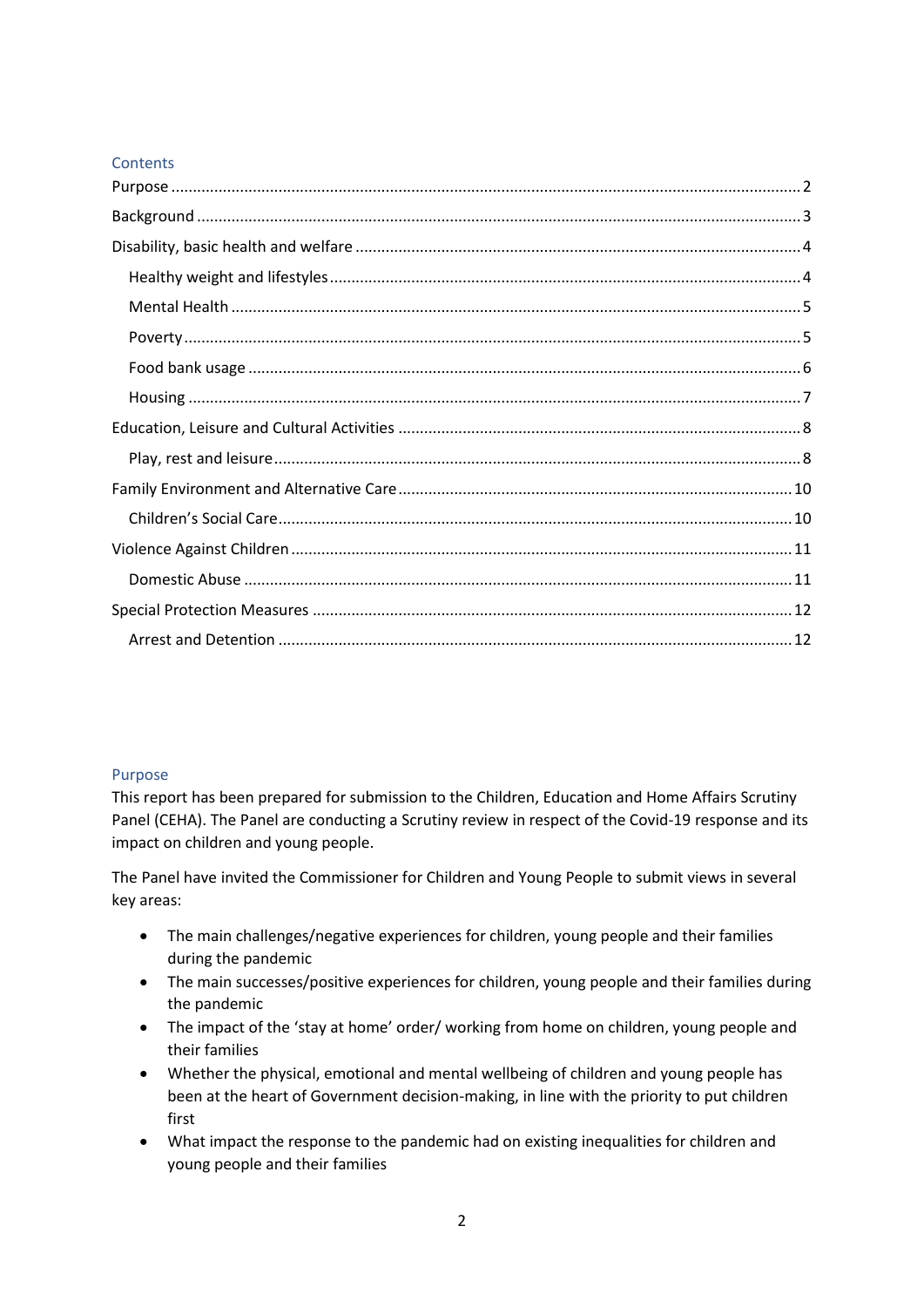- How the needs of children, young people and their families were addressed at different stages of the pandemic response
- Understanding of the work that is ongoing, in order to protect the wellbeing of children, young people and their families as the pandemic response progresses
- How children, young people and their families were communicated with by the Government about the response to pandemic

## <span id="page-2-0"></span>Background

The Covid-19 pandemic provided very real challenges for the Island's children and young people. For the Office of the Children's Commissioner this meant adapting very quickly and – most of all – listening to what the children and young people of our Island were telling us. The role of the Children's Commissioner has been to ensure that the rights of our children and young people were being, and continue to be, upheld. Whilst I acknowledge the steps that the Government of Jersey took to put in place emergency legislation as the Covid-19 situation developed, it was vital that their response was grounded in children's human rights. My advice to Government was to ensure that all decisions were made in the best interests of children, and any interference in children's rights must be strictly necessary, proportionate and non-discriminatory.

Rights under the United Nations Convention on the Rights of the Child (UNCRC) are universal international minimums, and not optional. Rights are there to protect children and are just as necessary, if not more so, in times of crisis. My advice has been that all guidance is grounded in and based on children's rights to ensure that, where balances are struck, they are informed by proportionality assessments that take full account of rights protections as laid out in the UNCRC.

I will therefore be referring to specific articles of the UNCRC, where applicable, as I address the various areas of our response to this Scrutiny review. I shall also be including some of the direct comments and submissions we have received from children and young people, as well as data gathered through relevant research and surveys. Also, where appropriate, I will be highlighting certain key points for Government to consider in the form of questions to which I believe we have not yet been given adequate answers.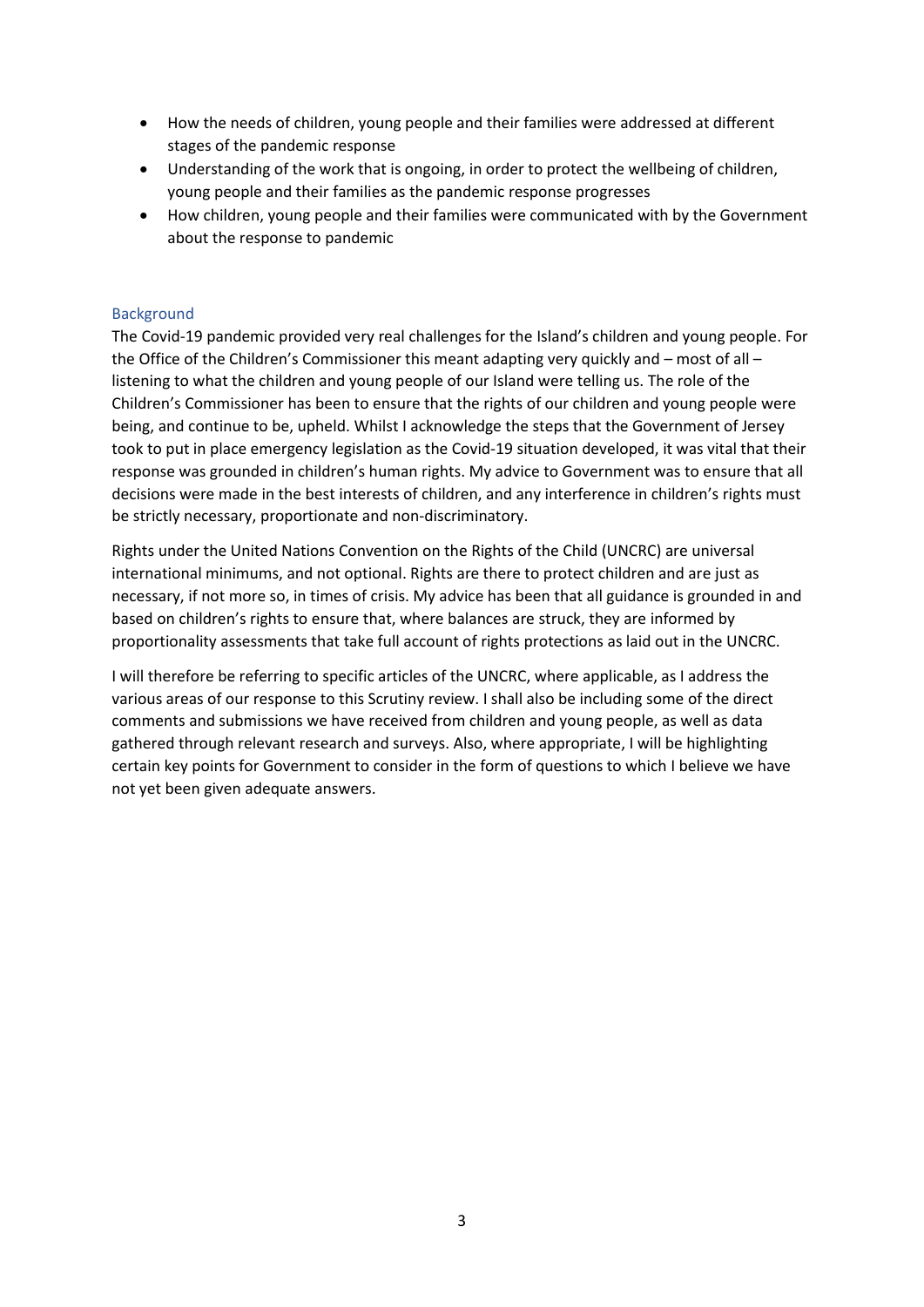## <span id="page-3-0"></span>Disability, basic health and welfare

Children and young people have the right to the highest attainable standard of health under international law, which explicitly includes access to healthcare. Article 24 of the United Nations Convention on the Rights of the Child (UNCRC), is clear that no child should be deprived of their right to access healthcare services, placing a proactive duty on States to fulfil this obligation and remove any barriers to children accessing it.

In Jersey, access to GPs is subject to a charge or is offered free of charge at the discretion of the healthcare provider. During the Covid-19 pandemic, GP rates were set at £10 for those aged five years or older, or free if the child was aged four or younger<sup>1</sup>. In May 2020, the Government announced charges for children to attend the Urgent Treatment Centre (UTC) to reduce the burden on the Emergency Department during the pandemic. Charges were £20 if a child was not registered with a GP and £10 if a child was registered with a GP. Following criticism from the Children's Commissioner, the Government reversed this decision.

The community Dental Department closed in March 2020 to non-emergency dental treatment, meaning that no children could access this service or be screened for oral health.

Other issues that we identified through our casework were:

- Restricted access to non-emergency paediatric care
- Diversion from Emergency Department to out-of-hours doctor service, with the resultant charges being incurred
- No access to GP for a physical examination when required
- Off-Island hospital appointments (day return) requiring isolation on return, further impacting school attendance
- Children with health issues expected to attend school if parents are essential workers
- Changes in zone classification while on holiday requiring unplanned isolation on return, again impacting school attendance

## <span id="page-3-1"></span>Healthy weight and lifestyles

In the academic year 2018/2019, "two in ten children in reception year at school (21%) and around three in ten children in Year 6 (30%) were overweight or obese<sup>"2</sup>. Food bank usage rose during 2020 and many families have faced financial difficulty through loss of employment.

Children have told us that they would like to be able to access opportunities to keep them healthy and well, but that cost and transport can often be barriers. In my office's Covid-19 survey<sup>3</sup>, which was carried out jointly with the Government of Jersey last year, children told us:

*"i'm kinda fine i get annoyed with my dad more often because he gets stressed with his work which puts stress on* me. *also i think i have been putting lots of weight on and i am very conscious but don't know who to speak to as i'm scared."*

<sup>&</sup>lt;sup>1</sup> See<https://www.gov.je/Health/DoctorDentist/Doctors/Pages/HealthCard.aspx>

<sup>2</sup> Jersey Child Measurement Programme 2018/2019, Statistics Jersey

[https://www.gov.je/SiteCollectionDocuments/Government%20and%20administration/R%20JerseyChildMeasu](https://www.gov.je/SiteCollectionDocuments/Government%20and%20administration/R%20JerseyChildMeasurementReport2018-2019%2020191211%20SJ.pdf) [rementReport2018-2019%2020191211%20SJ.pdf](https://www.gov.je/SiteCollectionDocuments/Government%20and%20administration/R%20JerseyChildMeasurementReport2018-2019%2020191211%20SJ.pdf)

<sup>3</sup> https://www.childcomjersey.org.je/media/1345/jersey-covid-19-survey-27\_5.pdf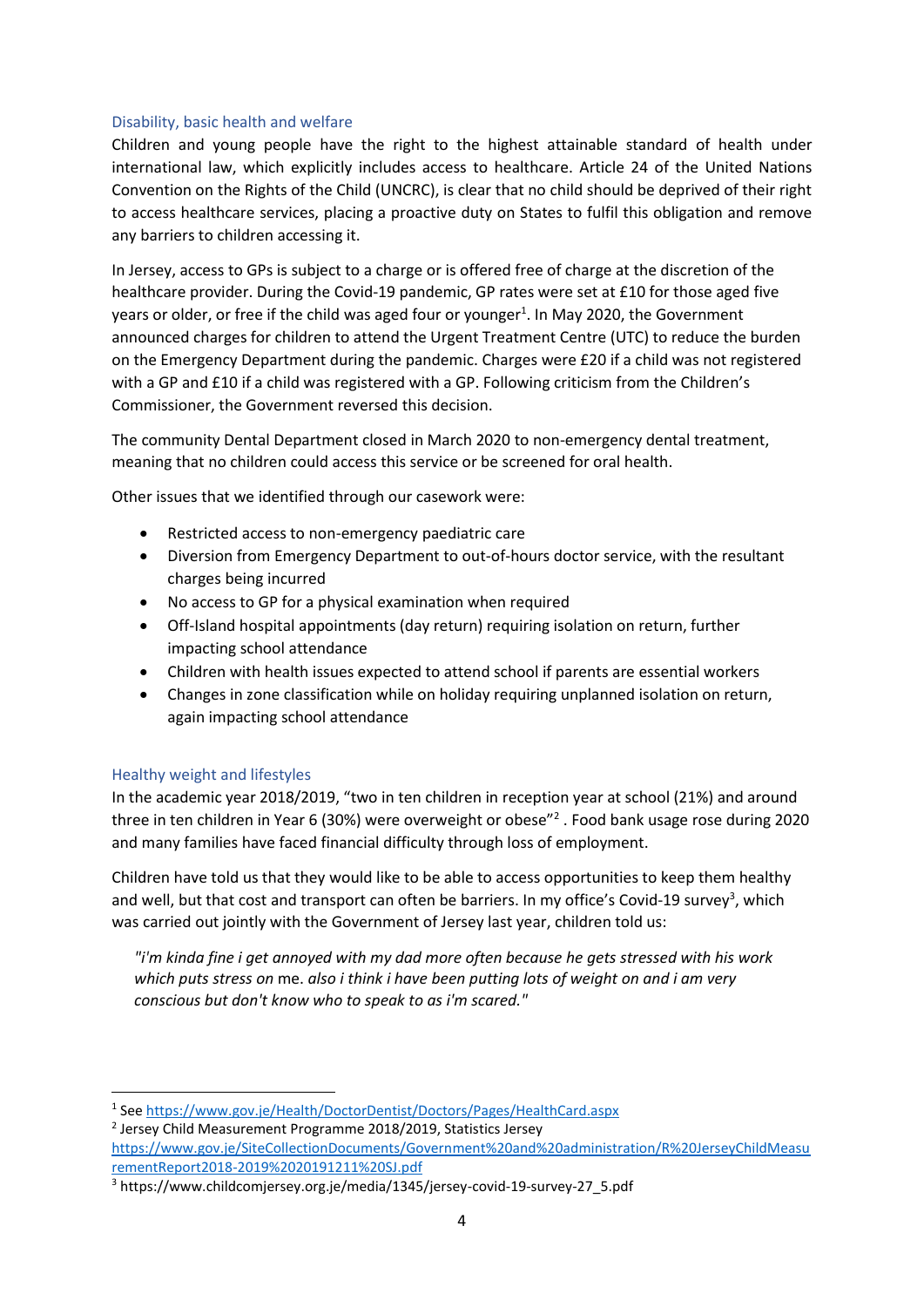What action will the Government take to tackle food insecurity and promote access to healthy food in their Covid-19 recovery planning?

# <span id="page-4-0"></span>Mental Health

Clear data on the numbers of children and young people in Jersey with mental health issues is not accessible.

In our survey to look at the impact of coronavirus, we asked children if they were worried about anything: around 48% of them said they were, with this response being more prevalent for the youngest (5-7 year olds) and oldest (16+) groups.

Mental health was specifically cited by 37 young people as a key concern in relation to social/physical distancing. One young person stated that:

*"In all honesty the Stay at Home order has had an extremely negative impact on my mental health. I suffer from [mental health condition] so not being able to see my long-term boyfriend or friends to distract me has made my symptoms worse and my mood low constantly."*

These are, of course, just two of the comments on this topic – to see the entire range of qualitative data, as well as further information on children and young peoples' mental health during the pandemic, please refer to the survey results document<sup>4</sup>.

Also, it may be of interest to note that recent data (supplied in March 2021) from Jersey's Child and Adolescent Mental Health Service (CAMHS) showed that the caseload increased from 721 in 2019 to 800 in 2020. In March this year, it had further risen to 841. Of these cases, 29 children are still waiting for assessment (with a waiting time of around seven weeks), 74 children have been assessed but are still waiting to access therapy, and 61 children are still waiting for an ADHD assessment.

Further to these figures are the thematic issues that have come to light through our own through casework during 2020. These include:

- Reduced access to mental health services (child and adult) and rapid redesign of provision
- Withdrawal of key workers who were moved to 'crisis' response or liaison team
- Home visits replaced with telephone contact
- Home visits not with a consistent professional

How will the Government support children and young people in dealing with the negative impact that the pandemic has had on children's mental health in Jersey?

## <span id="page-4-1"></span>Poverty

Article 27 of the UNCRC states that all children and young people have the right to a proper house, food and clothing.

Despite being a wealthy island, Jersey still has children and young people who are growing up in poverty.

During 2020 more than one third (36%) of households reported that their finances had deteriorated due to the COVID-19 pandemic, with half (50%) of the households in non-qualified rental

<sup>4</sup> https://www.childcomjersey.org.je/media/1345/jersey-covid-19-survey-27\_5.pdf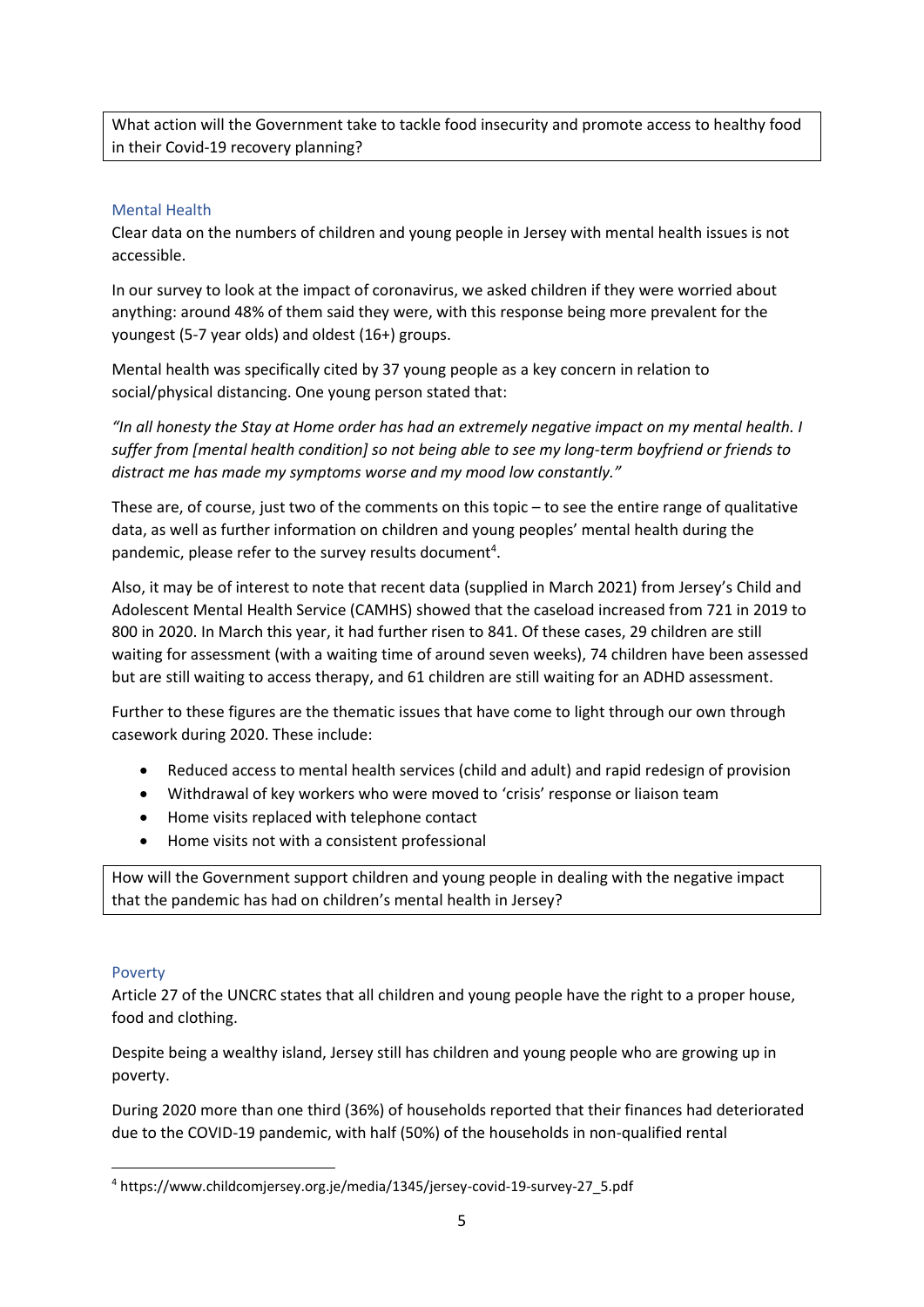accommodation reporting a deterioration in their household finances. Further, when asked, more than a quarter (27%) of households expected their financial situation to get worse over the next 12 months.<sup>5</sup>

Families that rely on seasonal jobs in the hospitality sector have to eke out income accrued over the summer in order to cover bills during the winter months. The pandemic has had a significant impact on tourism and hospitality, which will, in turn, have a direct impact on the financial security of those families in Jersey. Again, quotes from our joint survey with the Government of Jersey bore this out:

*"My family is struggling for money and they cannot claim…"*

*"i* am*worried that my dad* is *going to lose his business because the* states *dont* seem*to be giving him money to keep it running."*

*"I* am *also worried about the effect of coronavirus on my future looking towards university places and student finance. Also I* am *worried about the potential financial effect of the virus as this will have an effect on my future employment and ability to pay for education, housing etc."*

*"Worried about vulnerable friends in poverty with no work, or in abusive households with no escape."*

*"Surely everyone should be concerned and worried for those are struggling and losing loved ones."*

What action is the Government taking to tackle poverty and to support families who do not qualify for Income Support but who have been severely impacted by the Covid-19 pandemic?

Will the Government prioritise funds for people living in poverty as part of their Covid-19 recovery planning, and if so, will support be offered to those who do not qualify for Income Support?

## <span id="page-5-0"></span>Food bank usage

As a matter of public record, and through our own direct experience in working with local young people, we know that a number of NGOs provide access to food for families.

While we are not aware of a comprehensive report on food bank usage Island-wide, we are aware of reports that food bank usage has risen during the Covid-19 pandemic. For example, a collection of food banks in Jersey made more than 3,000 deliveries to 600 people between March and August last year.<sup>6</sup> Further, £5,000 of food/electricity vouchers were given out last year by one charity alone to support families. These are usually given in the amount of £20 at any one time, and are typically used to support families over a weekend or until they can access a food bank. Therefore, support for families to access their right to health and for children to have nutritious food is still required, and the Government has a duty to provide this support.

<sup>5</sup> Page 7, Jersey Opinions and Lifestyle Survey Report 2020, Statistics Jersey available at [https://www.gov.je/SiteCollectionDocuments/Government%20and%20administration/R%20Opinions%20and](https://www.gov.je/SiteCollectionDocuments/Government%20and%20administration/R%20Opinions%20and%20Lifestyle%20Survey%202020%20Report%2020200903%20SJ.pdf) [%20Lifestyle%20Survey%202020%20Report%2020200903%20SJ.pdf](https://www.gov.je/SiteCollectionDocuments/Government%20and%20administration/R%20Opinions%20and%20Lifestyle%20Survey%202020%20Report%2020200903%20SJ.pdf) <sup>6</sup> [https://www.itv.com/news/channel/2020-08-30/jersey-food-bank-supported-600-people-per-week-during-](https://www.itv.com/news/channel/2020-08-30/jersey-food-bank-supported-600-people-per-week-during-the-pandemic)

[the-pandemic](https://www.itv.com/news/channel/2020-08-30/jersey-food-bank-supported-600-people-per-week-during-the-pandemic)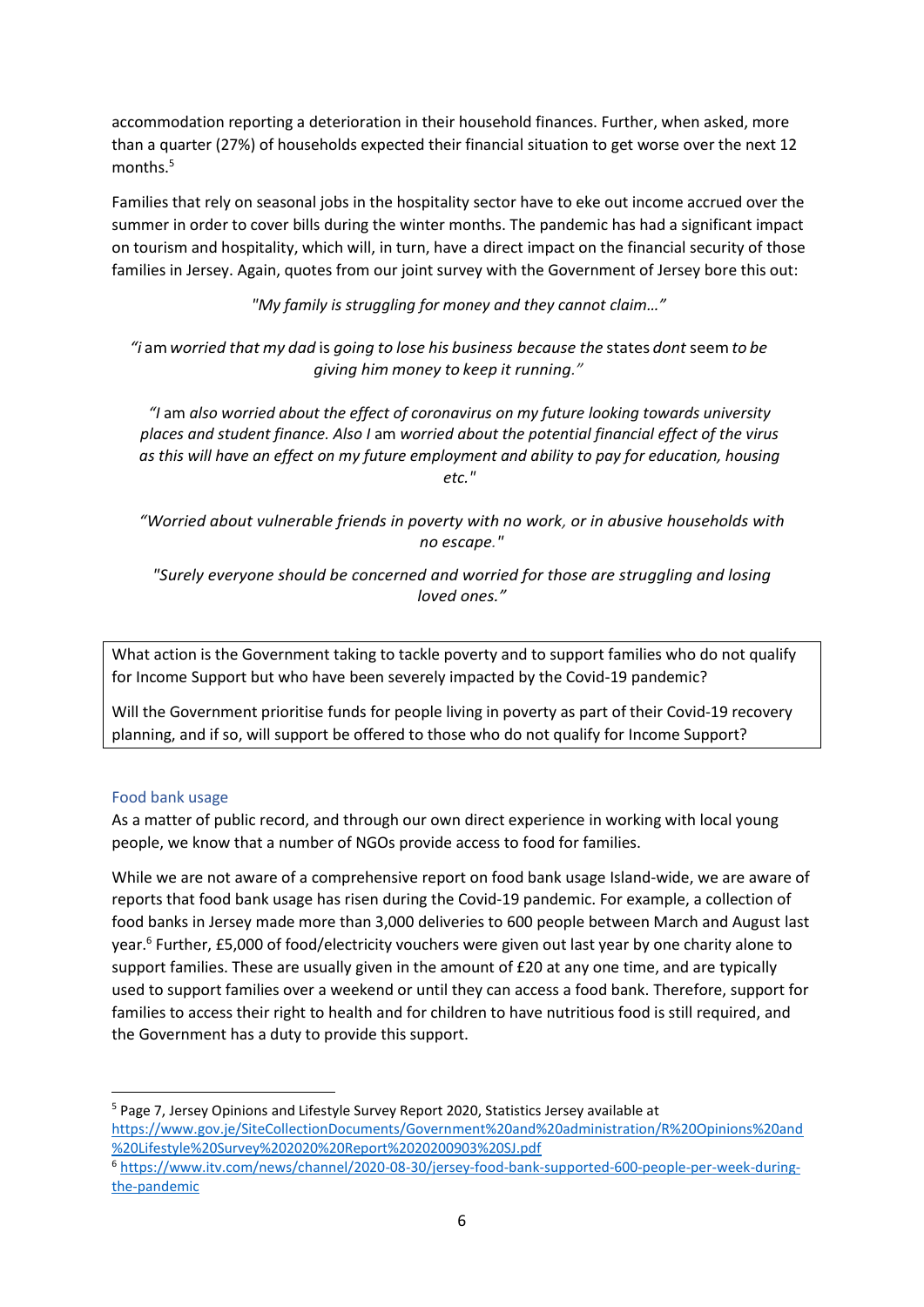One memorably stark response to our Covid-19 survey stated simply:

*"Running out of food.* "

# <span id="page-6-0"></span>Housing

Access to safe, affordable housing has been a key issue for many families in Jersey. As set out in the Control of Housing and Work legislation, access to 'qualified' housing is dependent on length of residence in Jersey.

During the pandemic, rents rose and the availability of properties reduced, which prompted the Jersey Homes Trust to freeze rents (a measure that has persisted into 2021) which, to some degree, has helped to protect some of the Island's most vulnerable tenants. However, we continued to see the following themes emerge during our 2020 casework:

- Reported significant increases in private rental costs
- Decreased availability in private rental stock due to properties being sold or reclaimed by owners
- Increased demand on Housing Gateway with no current availability of 3 & 4 bed homes

And while the Jersey Women's Refuge charity was set up to offer support for mothers and children by providing accommodation in emergency situations, we saw such a rise in demand during Covid-19 that the charity had to open a further premises in order to cope.

Article 19 of the UNCRC states that children have a right to be protected from violence, yet the aforementioned increase in demand at the Women's Refuge, along with direct evidence from children and young people themselves, indicates that the pandemic exacerbated the risk of this right not being upheld.

Insecurity of tenancy was also an issue. During the pandemic, there were examples of parents contacting my office because they had lost their employment, and consequently their residential status, and were discovering at this most difficult of times that they were not entitled to support from the Government. These families were relying on charities to provide food and money to meet their basic needs.

As a snapshot of just how strained and crowded unregulated accommodation can be in Jersey, consider this response to our Covid-19 survey:

*"I live in a house with about 15* + *others.* "

What support is available for families where the caregivers have lost their employment and/or housing due to the pandemic but are not entitled to receive Income Support or other Government help?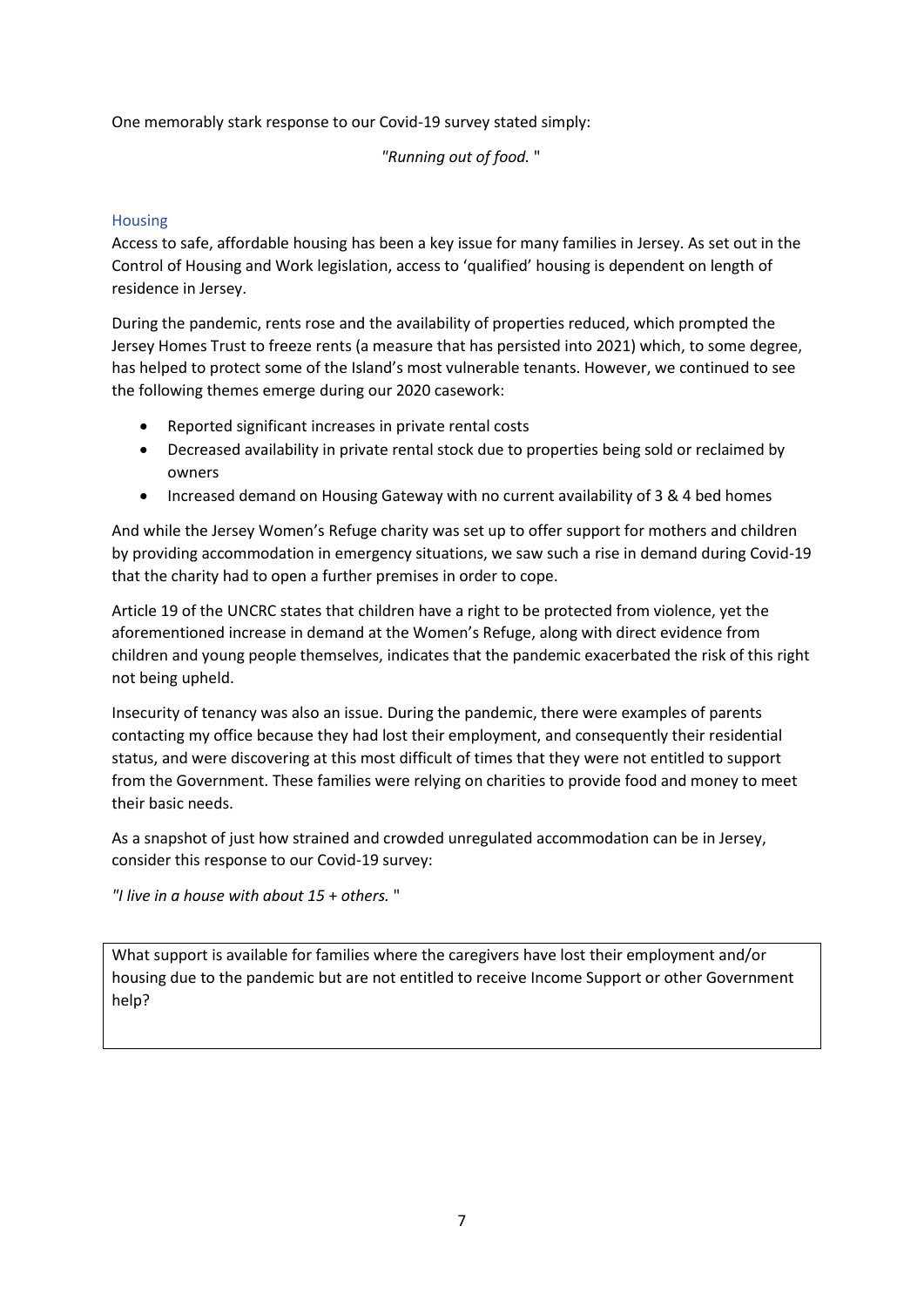# <span id="page-7-0"></span>Education, Leisure and Cultural Activities

Articles 28 and 29 of the UNCRC encompass children's right to an education, and what that education should include.

Some of the issues that we saw in our casework during the pandemic included:

- Inconsistent Special Educational Needs support during school closure (depending on the school attended). Home learning not adapted to suit all learning needs
- Autism and Social Inclusion Team (ASCIT) and Social, Emotional and Mental Health Inclusion Team (SEMHIT) not available for any direct work
- Inconsistent transition support for those students at the end of Year 6 preparing to start Year 7 induction
- Inconsistent expectations of learning/completion of work set
- Inconsistent availability of online learning
- Inconsistent contact time with subject teachers/pastoral support
- Inconsistent Covid-19screening among Year 11 and sixth-form groups
- Inconsistent responses from contact tracing, resulting in inconsistent messages about isolating, which impacted school attendance and student morale
- Health-related concerns about wearing of masks all day at school
- A lack of available digital devices or internet access in order for all students to be able to complete schoolwork at home during lockdown or during periods of isolation
- Regular periods of isolation due to contact tracing, with children having to live in their bedroom for long periods of time

Survey responses that reflect these issues can be found on our website<sup>7</sup>. Typical examples might be:

*"Understanding from school that there is a gap in our education now. More focus on wellbeing and positive mental health than learning."*

*"Primary School age children have their 'teacher' at home with them. Senior school age pupils don't have that luxury and appear to be the forgotten members of the education spectrum."*

## <span id="page-7-1"></span>Play, rest and leisure

Article 31 of the UNCRC states that children and young people have the right to have fun in the way they want to, whether by playing sports, watching films, or doing something else entirely. However, the pandemic meant that children's options for play, rest and leisure were severely restricted. Restrictions included, the closure of youth clubs, drama and singing groups, extra-curricular activities and clubs, despite schools being open. This will have been a difficult logic for many children to understand, and the impact on wellbeing will have been universal.

However, resilience and resourcefulness was apparent. In our Covid-19 survey, 85% of children said they had something fun to do – for a breakdown of some of the activities they cited, see page 19 of our 2020 Annual Report<sup>8</sup>. This was mostly made up of technology, arts and crafts and toys, although exercise also featured in more than 450 responses. When asked 'do you get physical exercise', 56% said every day, 38% said sometimes and 6% said no. The percentage of young people who answered

<sup>7</sup> https://www.childcomjersey.org.je/media/1345/jersey-covid-19-survey-27\_5.pdf

<sup>8</sup> https://www.childcomjersey.org.je/media/1486/cco-annual-report-2020.pdf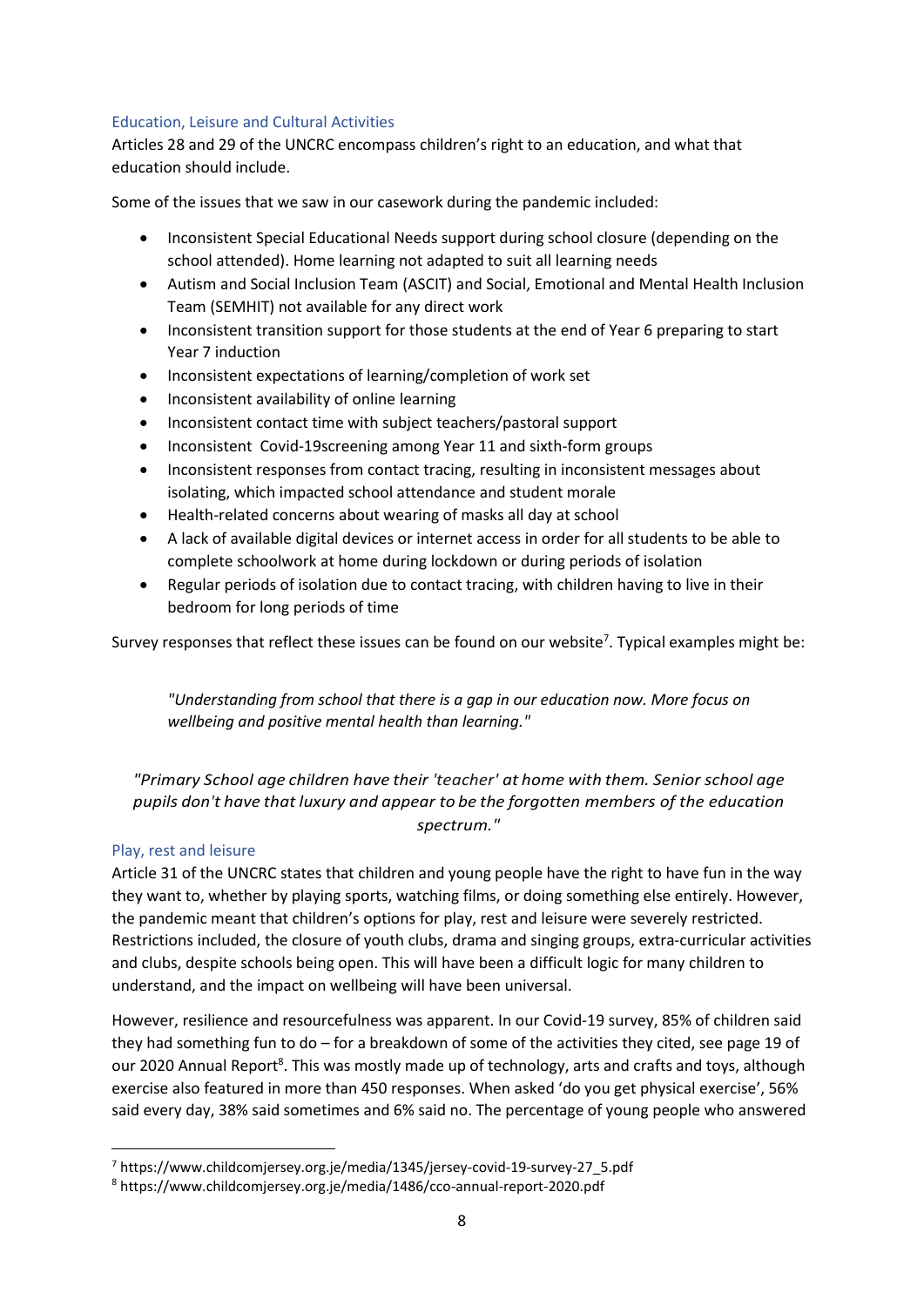every day was highest among the youngest age group: 67% of 5-7 year olds, as opposed to 39% of those aged 16 and over.

This survey was administered digitally, so it is important to note that there will be a demographic who did not have access to digital technology and were therefore unable to share their views.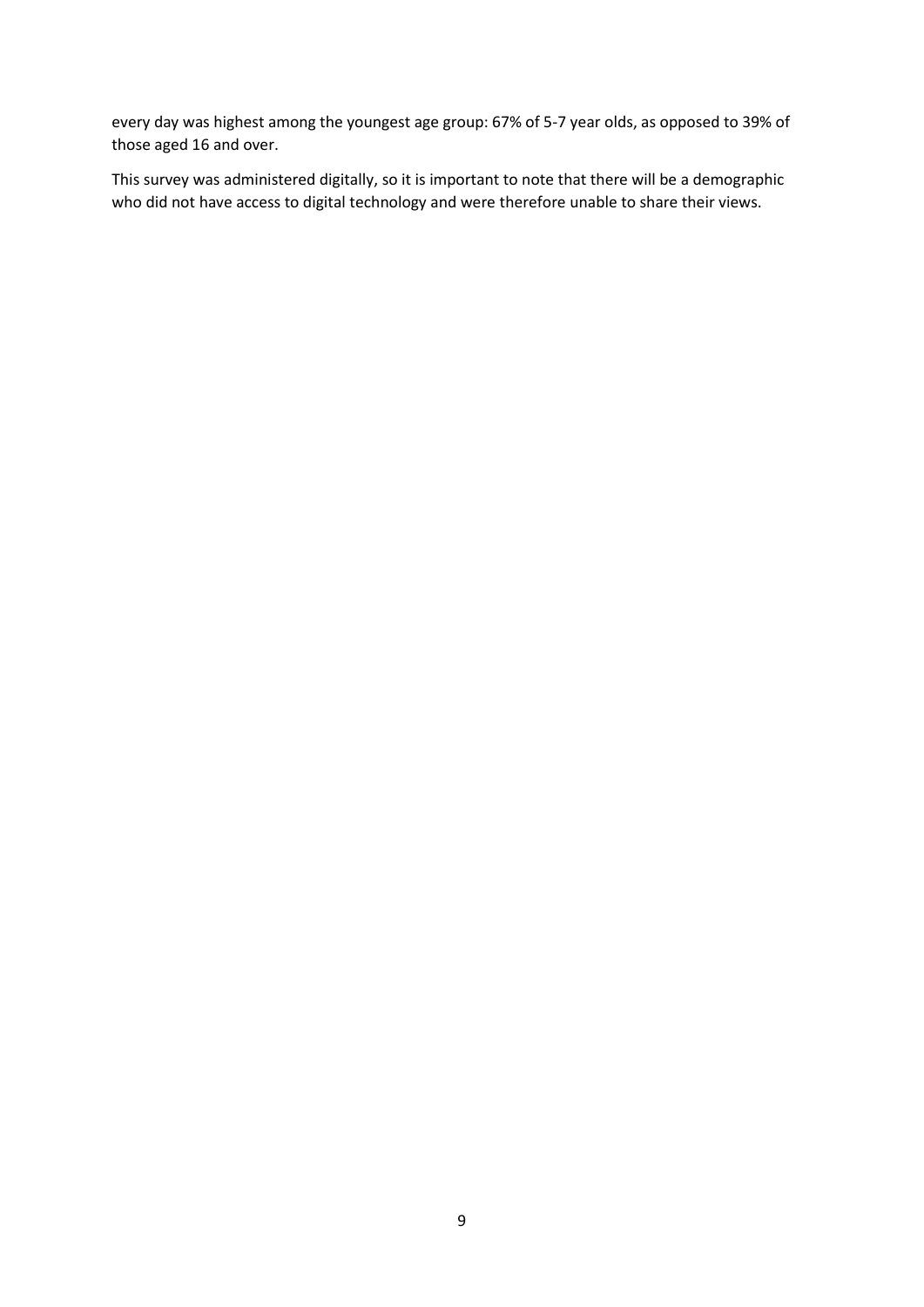## <span id="page-9-0"></span>Family Environment and Alternative Care

Article 18 of the UNCRC relates to the shared responsibility of both parents in raising a child.

Under Article 20 children have the right to special protection and help if they cannot live with their own family.

Issues that were evident from our 2020 casework included:

- Track and trace text messages sent to children under 16, and not to a parent/carer
- Impact of school closure on childcare for essential workers, with children left unsupervised for periods of time
- Impact of school closure on childcare resulting in job loss
- Discrimination when attempting to access the food bank (reports of refusal to those who were not "entitled")
- Deterioration in mental health of parents, impacting on their ability to care for their children

Where parental separations involve court proceedings, often there are contact arrangements made through Milli's Child Contact Centre. During the pandemic, however, that centre was closed, which meant that were unable to see the parent or parents in question.

## <span id="page-9-1"></span>Children's Social Care

Government data (Children's Social Care Monthly Report February 2021) states that the volume of referrals to Children's Social Care has remained low since April 2020. In March 2020 at the start of the 'stay at home' order, there were 72 referrals. This is in contrast to March 2019 at 142, with just 50 referrals in February 2021.

In addition, the number of children on Child Protection Plans (CPP) has reduced to the lowest number since October 2018. There are now 47 children on CPP. There has also been a reduction in the number of Children Looked After (CLA) – 70 in February 2021 compared to 81 in February 2020.

At the same time the number of children looked after who were reported missing increased.

It is not a surprise that referrals to children's social care reduced when children were not attending school, however it is a surprise that the rate of referrals, CPP and CLA have all remained low during a time when we are hearing just how much families are struggling due to the pandemic.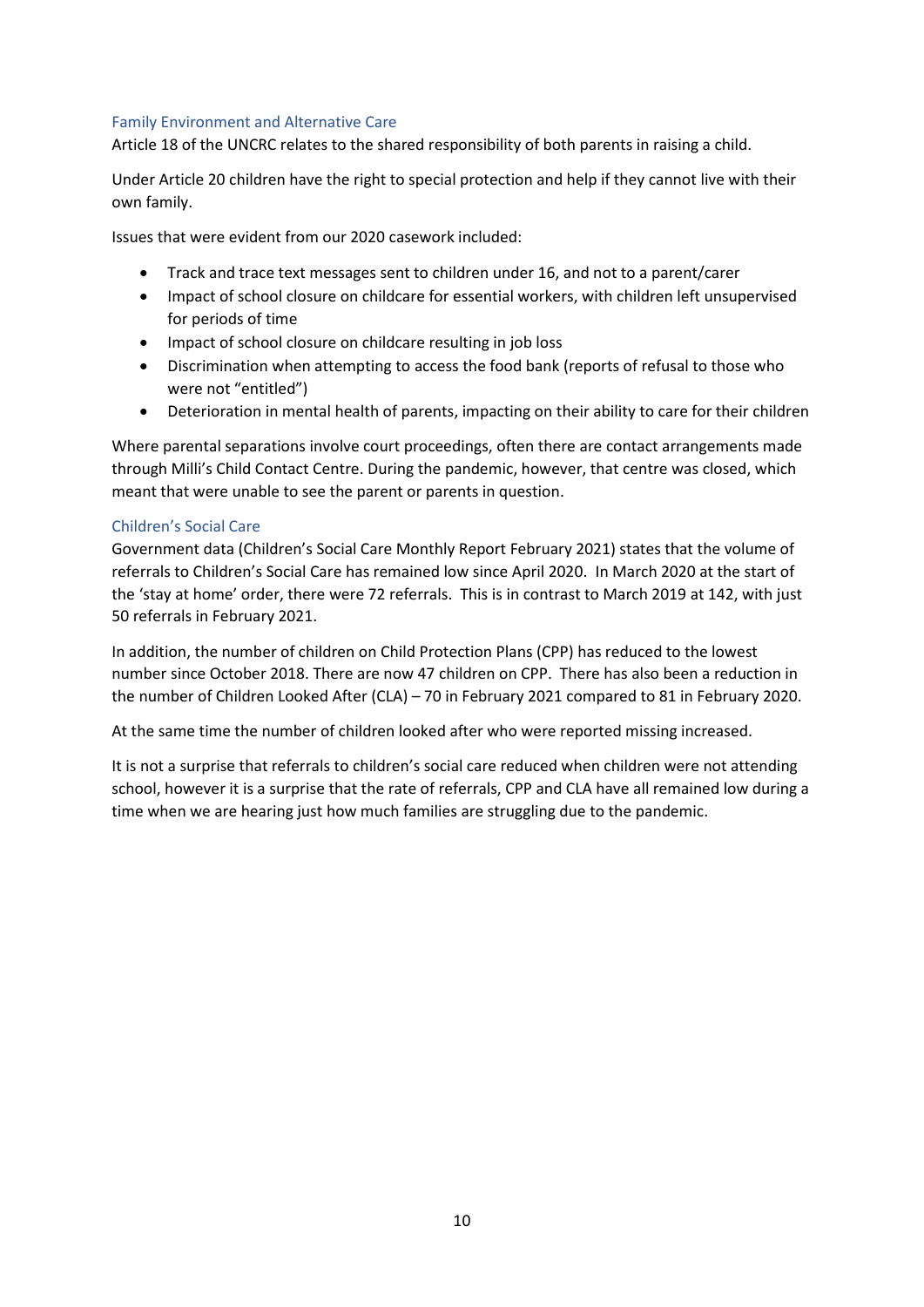### <span id="page-10-0"></span>Violence Against Children

## <span id="page-10-1"></span>Domestic Abuse

It is estimated that there are more than 3,500 children living in a Jersey household where domestic violence or abuse is present: this equates to 6 children in a typical class of 25<sup>9</sup>.

Police figures show that the number of children exposed to high-risk domestic abuse has risen by 49% when comparing January-March 2019 with January-March 2020.<sup>10</sup> There has been an increase in rates of domestic abuse around the world during the Covid-19 pandemic, and we have concerns that this could be reflected in Jersey.

School closures could lead to fewer referrals due to a decrease in time that professionals are spending with children and their families, thereby weakening protective measures. In our Covid-19 survey, one young person expressed that they were *"worried about people in abusive households with no escape*". Others spoke of concern over relationships at home, including parental 'anger' or 'temper'.

*"Because Umm mummy and daddy shout sometimes"* 

*"alcohol abuse and arguments in the household*"

<sup>9</sup> Our Life in Numbers https://www.childcomjersey.org.je/media/1414/summary-table.pdf <sup>10</sup> States of Jersey Police Performance Briefing January –March 2020, available at <https://jersey.police.uk/media/582534/2020-q2-annual-performance-statistics.pdf>